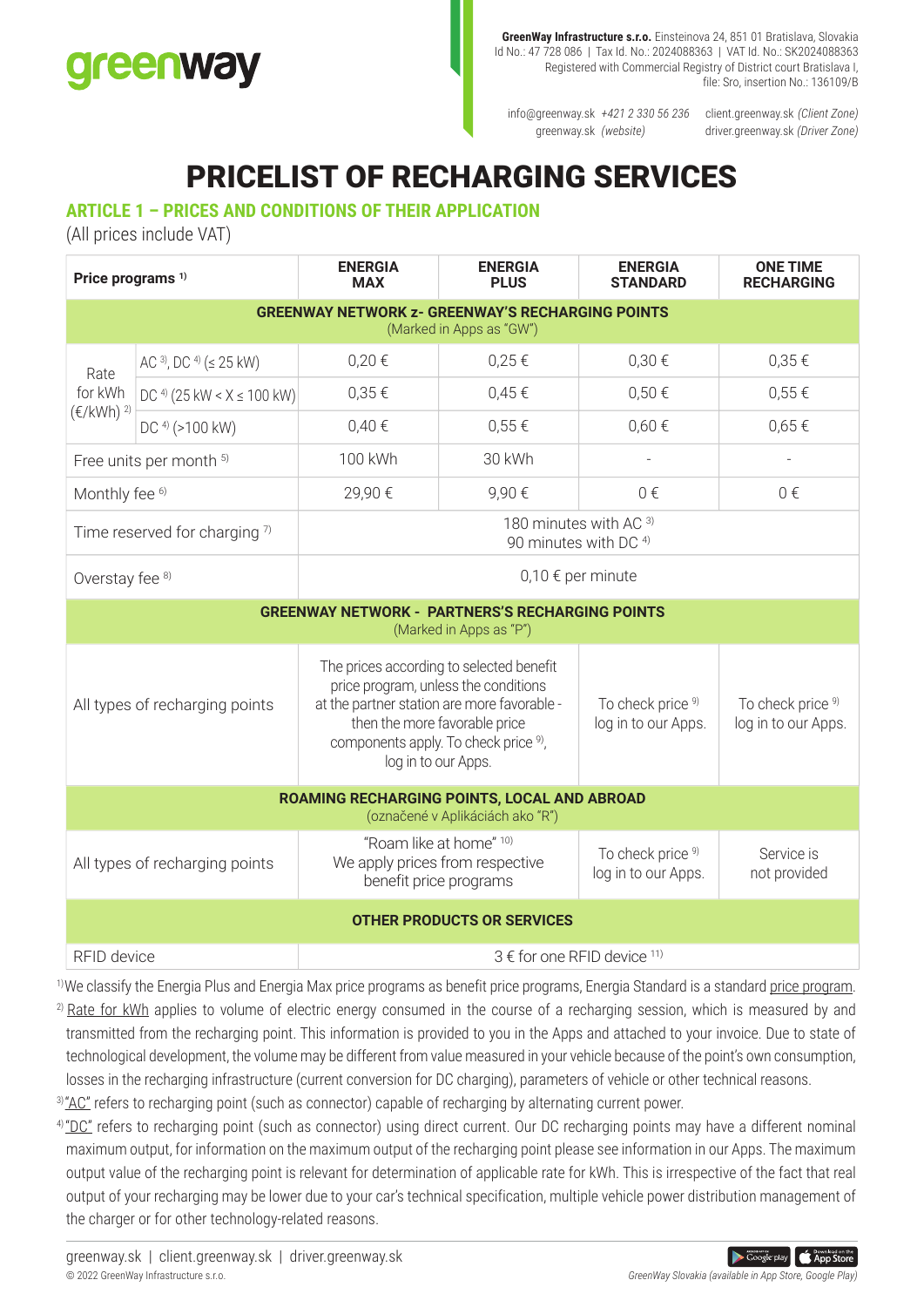- <sup>5)</sup>. Free units" represent amount of services in kWh, which you can make use of and is free of charge every calendar month, under your selected benefit pricing program. Free units are only applicable for charging on the GreenWay network and only in Slovakia. When you activate a benefit price program, you will be awarded with a proportion of free units, determined by the period from the activation date to the end of the calendar month. After exceeding the amount of free units, and for charging outside the GreenWay network in Slovakia, unit pricing according to this pricelist will be applied. Unused free units will be transferred to the next calendar month.Free units that have had already been transferred but not used in the subsequent period, will not be transferred further.
- $6$ ) Monthly fee is a fixed fee which applies to a calendar month of service provision.
- $\eta$  Time reserved for charging is a time period necessary for common use of the charging service in relation to the charging point category.
- 8) Overstay fee applies to time, by which the client's connection time during a single session exceeds the time reserved for charging. It applies to each started minute. This fee is not applicable for AC recharging services between 20:00 and 8:00 in the morning next day when using own GreenWay's recharging points.
- 9) The price may vary among the recharging points and is presented after log in to the Apps with recharging points pricing information, which are currently Driver Zone and mobile Apps. Rates published in these Apps shall be applied under the same conditions as stated in this pricelist. Exceptions will be specifically mentioned in the Apps.
- <sup>10)</sup> "Roam like at home" means that recharging service at roaming partners are priced in accordance with the price program applicable to recharging at GreenWay, according to the selected price program. Prices apply if the client uses recharging services according to Fair Use Policy (see Article 3).
- <sup>11)</sup> RFID device is a RFID card or other means that allow client's authorization at the charging point and initiation of the recharging session. Each driver can have only one RFID device.

## **ARTICLE 2 – PRICE CALCULATION AND PAYMENTS**

- 2.1 The amount due for our recharging services shall be calculated as the sum of (i) price component based on rate for kWh specified in this pricelist multiplied by the amount of charged kWh reduced by free units used (in case free units were applicable), and (ii) price component based on rate for minutes specified in this pricelist. In cases where price from your respective benefit price program does not apply to recharging services provided at GreenWay's partners recharging points or at GreenWay's roaming partners network, the amount due shall be calculated according to the price (amount and how it is calculated), which you may find after logging in to the Apps. The amount due shall be calculated for each recharging session separately
- 2.2 The price for recharging services shall be increased by monthly fee, if applicable under the benefit price program. In case the price program applies to a part of the calendar month only, the monthly fee will be paid in the proportionate amount.
- 2.3 The calculation of payments and invoicing for our services shall be made as follows:
	- (i) the amount due for registered clients using multiple recharging services is calculated jointly for all recharging sessions carried out in the preceding month and includes the monthly fee (if applicable) for the current calendar month; an invoice for these services is issued within 15 days after the end of the calendar month;
	- (ii) the first monthly fee (or its proportionate amount) is due on date when you select a benefit price program; an invoice for this payment is issued on the same day;
	- (iii) the amount due for other services and products is accrued when they are provided or shipped; an invoice for this is issued within a maximum of 7 days;
	- (iv) the amount due for roaming recharging services can be calculated and invoiced separately after receiving data from our roaming partner; the amount is due on date of issue of invoice. In all cases, the invoice issue date is also the invoice payment due date.
- 2.4 Payments for our services are automatically collected from the payment card registered by you in our Apps at the time when the relevant fee is due or - if such payment cannot be made at the moment - at a later date, when the balance of funds on the card allows us to collect the requested amount.